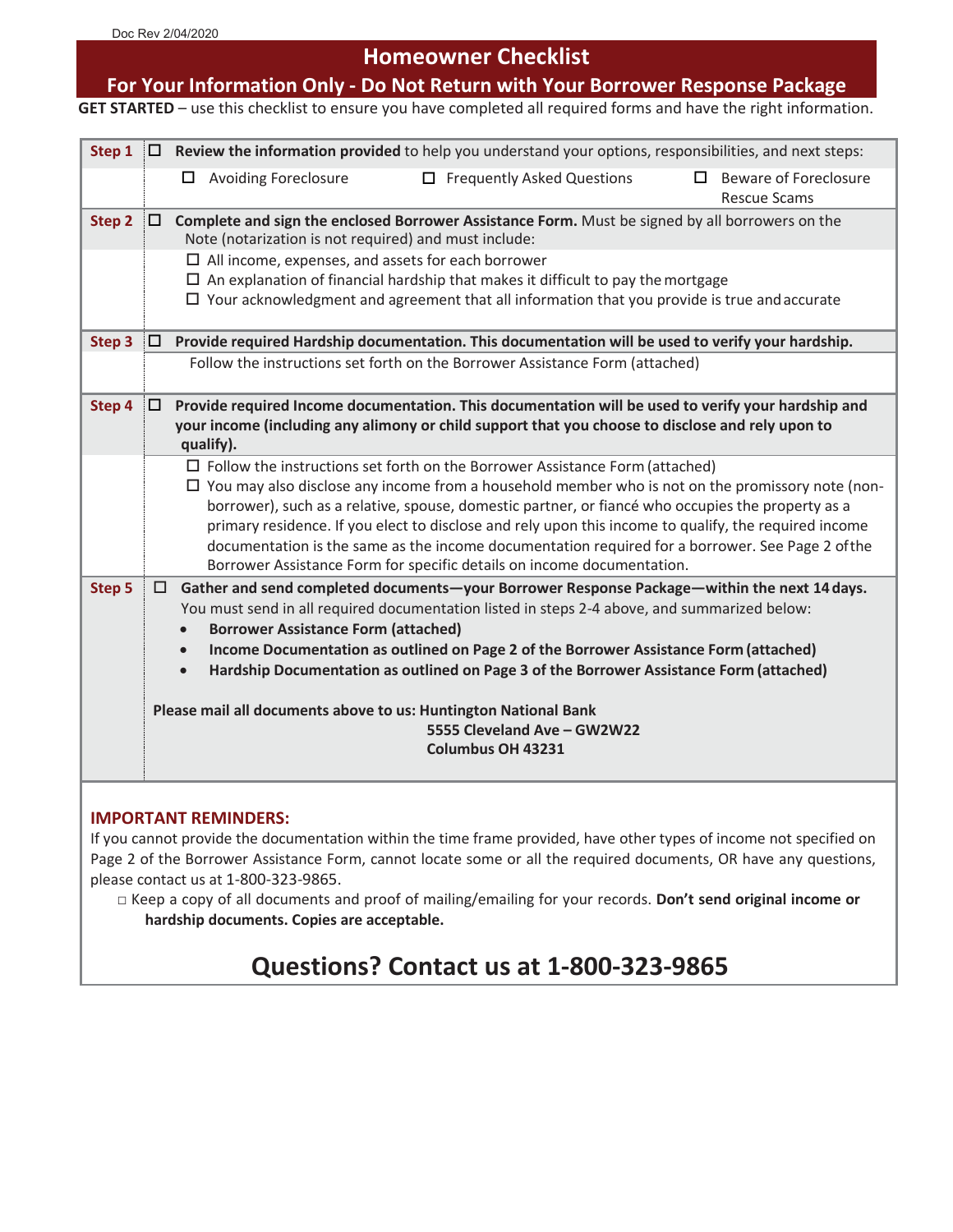# **Information on Avoiding Foreclosure For Your Information Only - Do Not Return with Your Borrower Response Package**

#### **Mortgage Programs Are Available to Help**

There are a variety of programs available to help you resolve your delinquency and keep your home. You may be eligible to refinance or modify your mortgage to make your payments and terms more manageable, for instance, lowering your monthly payment to make it more affordable. Or, if you have missed a few payments, you may qualify for a temporary (or permanent) solution to help you get your finances back on track. Depending on your circumstances, staying in your home may not be possible. However, a short sale or deed-in-lieu of foreclosure may be a better choice than foreclosure – see the table below for more information:

| <b>OPTION</b>                         | <b>OVERVIEW</b>                                                                                                                         | <b>BENEFIT</b>                                                                                                                                                                                               |
|---------------------------------------|-----------------------------------------------------------------------------------------------------------------------------------------|--------------------------------------------------------------------------------------------------------------------------------------------------------------------------------------------------------------|
| Refinance                             | Receive a new loan with lower interest rate or<br>other favorable terms                                                                 | Makes your payment or terms more affordable                                                                                                                                                                  |
| Reinstatement                         | Pay the total amount you owe, in a lump sum<br>payment and by a specific date. This may<br>follow a forbearance plan as described below | Allows you to avoid foreclosure by bringing your<br>mortgage current if you can show you have<br>funds that will become available at a specific<br>date in the future                                        |
| Repayment<br>Plan*                    | Pay back your past-due payments together<br>with your regular payments over an extended<br>period of time                               | Allows you time to catch up on late payments<br>without having to come up with a lump sum                                                                                                                    |
| <b>Forbearance</b><br>Plan*           | Make reduced mortgage payments for a<br>specific period of time                                                                         | Have time to improve your financial situation<br>and get back on your feet                                                                                                                                   |
| <b>Modification</b>                   | Receive modified terms of your mortgage to<br>make it more affordable or manageable                                                     | Permanently modifies your mortgage so that<br>your payments or terms are more manageable<br>as a permanent solution to a long-term or<br>permanent hardship                                                  |
| <b>Short Sale</b>                     | Sell your home and pay off a portion of your<br>mortgage balance when you owe more on the<br>home than it is worth                      | Allows you to transition out of your home<br>without going through foreclosure. In some<br>cases relocation assistance may be available                                                                      |
| Deed-in-Lieu of<br><b>Foreclosure</b> | Transfer the ownership of your property to us                                                                                           | Allows you to transition out of your home<br>without going through foreclosure. In some<br>cases relocation assistance may be available.<br>This is useful when there are no other liens on<br>your property |

#### **We Want to Help**

Take action and gain peace of mind and control of your situation. Complete and return the Borrower Response Package to start the process of getting the help you need now.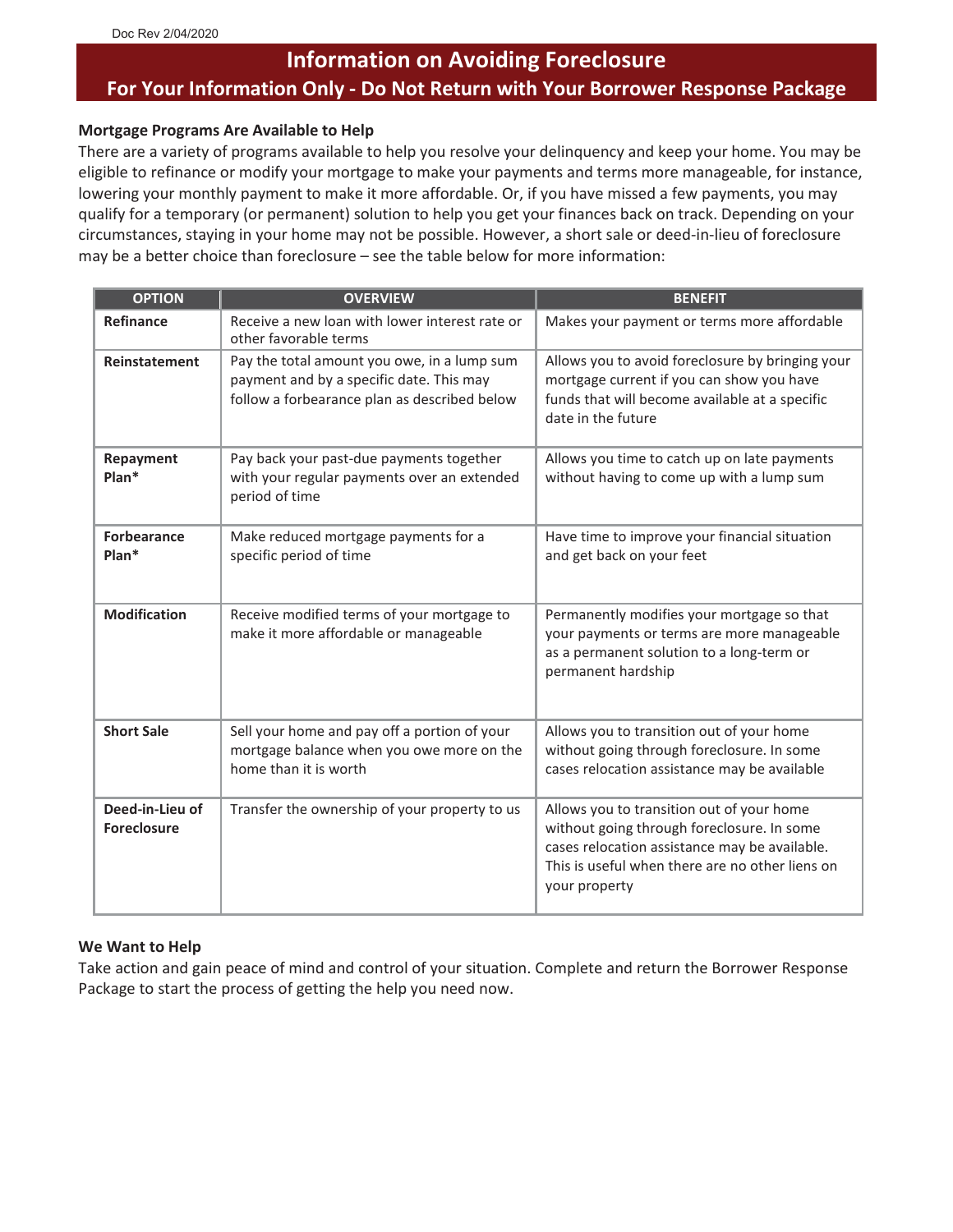## **Frequently Asked Questions**

## **For Your Information Only - Do Not Return with Your Borrower Response Package**

#### **1. Why Did I Receive This Package?**

You received this package because we have not received one or more of your monthly mortgage payments and want to help you keep your home if possible. We are sending this information to you now so that we can work with you to quickly resolve any temporary or long-term financial challenges you face in making all of your late mortgage payments.

#### **2. Where Can I Find More Information on Foreclosure Prevention?**

Please see the Avoiding Foreclosure attachment in this package for more information, or you can contact Huntington National Bank at 1-800-323-9865. Additional foreclosure prevention information is provided by Huntington National Bank at Huntington.com/paymenthelp or Fannie Mae at **KnowYourOptions.com** or Freddie Mac at

#### **FreddieMac.com/avoidforeclosure**.

#### **3. Will I Be Evaluated for the Federal Home Affordable Modification Program (HAMP) When I Submit My Borrower Response Package?**

If you are not eligible for a refinance, reinstatement, repayment, or forbearance plan based on the information you provide, we will evaluate you for participation the in the Home Affordable Modification Program (HAMP). If you are not eligible for HAMP, we will evaluate you for a non-HAMP Fannie Mae/Freddie Mac loan modification.

#### **4. Will It Cost Money to Get Help?**

There should never be a fee from your servicer or qualified counselor to obtain assistance or information about foreclosure prevention options. However, foreclosure prevention has become a target for scam artists. Be wary of companies or individuals offering to help you for a fee, and never send a mortgage payment to any company other than the one listed on your monthly mortgage statement or one designated to receive your payments under a state assistance program.

#### **5. What Happens Once I Have Sent the Borrower Response Package toYou?**

We will contact you within five business days of our receipt of your Borrower Response Package to confirm that we have received your package and will review it to determine whether it is complete. Within five business days of receipt of your request, we will send you a notice of incompleteness in the event there is any missing information or documentation that you must still submit. We cannot guarantee that you will receive any (or a particular type of) assistance.

Within 30 days of receipt of a complete Borrower Response Package, we will let you know which foreclosure alternatives, if any, are available to you and will inform you of your next steps to accept our offer. However, if you submit your complete Borrower Response Package less than 37 days prior to a scheduled foreclosure sale date, we will strive to process your request as quickly as possible, but you may not receive a notice of incompleteness or a decision on your request prior to sale. **Please submit your Borrower Response Package as soon as possible.**

#### **6. What Happens to My Mortgage While You Are Evaluating My Borrower ResponsePackage?**

You remain obligated to make all mortgage payments as they come due, even while we are evaluating the types of assistance that may be available.

#### **7. Will the Foreclosure Process Begin If I Do Not Respond to this Letter?**

If you have missed four monthly payments or there is reason to believe the property is vacant or abandoned, we may refer your mortgage to foreclosure regardless of whether you are being considered for a modification or other types of foreclosure alternatives.

#### **8. What Happens if I Have Waited Too Long and My Property Has Been Referred to an Attorney for Foreclosure? Should I Still Contact You?**

Yes, the sooner the better!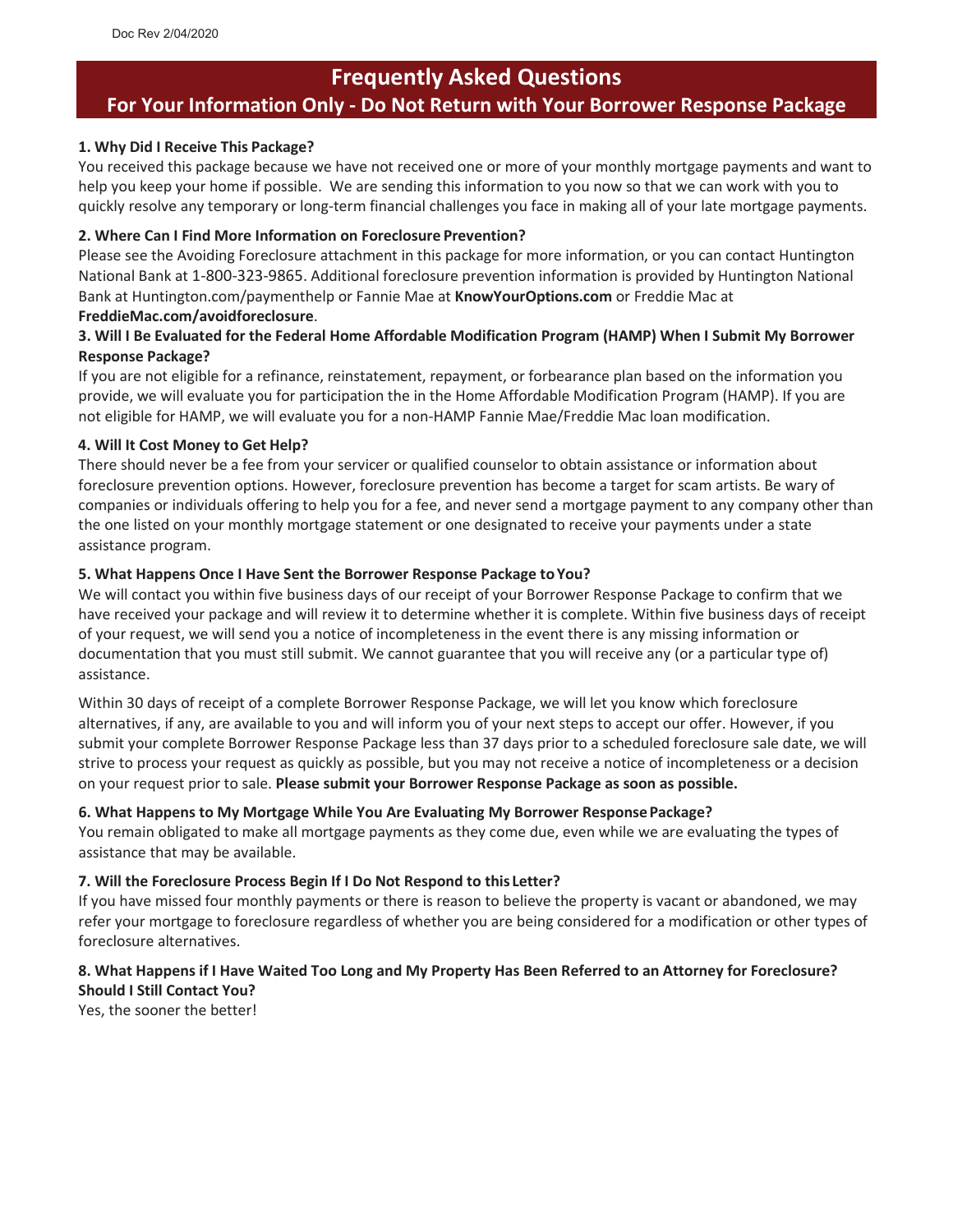Doc Rev 2/04/2020

#### **FREQUENTLY ASKED QUESTIONS continued**

#### **9. What if My Property is Scheduled for a Foreclosure Sale in the Future?**

If you submit a complete Borrower Response Package less than 37 calendar days before a scheduled foreclosure sale, there is no guarantee we can evaluate you for a foreclosure alternative in time to stop the foreclosure sale. Even if we are able to approve you for a foreclosure alternative prior to a sale, a court with jurisdiction over the foreclosure proceeding (if any) or public official charged with carrying out the sale may not halt the scheduled sale.

#### **10. Will My Property be Sold at a Foreclosure Sale If I Accept a Foreclosure Alternative?**

No. The property will not be sold at a foreclosure sale once you accept a foreclosure alternative, such as a forbearance or repayment plan, and comply with all requirements.

#### **11. Will My Credit Score Be Affected by My Late Payments or Being in Default?**

The delinquency status of your loan will be reported to credit reporting agencies as well as your entry into a Repayment Plan, Forbearance Plan, or Trial Period Plan in accordance with the requirements of the Fair Credit Reporting Act and the Consumer Data Industry Association requirements.

#### **12. Will My Credit Score Be Affected if I Accept a Foreclosure PreventionOption?**

While the effect on your credit will depend on your individual credit history, credit scoring companies generally would consider entering into a plan with reduced payments as increasing your credit risk. As a result, entering into a plan with reduced payments may adversely affect your credit score, particularly if you are current on your mortgage or otherwise have a good credit score.

#### **13. Is Foreclosure Prevention Counseling Available?**

Yes, HUD-approved counselors are available to provide you with the information and assistance you may need to avoid foreclosure. You can use the search tool at <http://www.hud.gov/offices/hsg/sfh/hcc/fc/> to find a counselor near you.

#### **14. I Have Seen Ads and Flyers from Companies Offering to Help Me Avoid Foreclosure for a Fee. Are These Companies on the Level?**

Foreclosure prevention has become a target for scam artists. We suggest using the HUD Web site referenced in question 13 to locate a counselor near you. Also, please refer to the attached document called "Beware of Foreclosure Rescue Scams" for more information.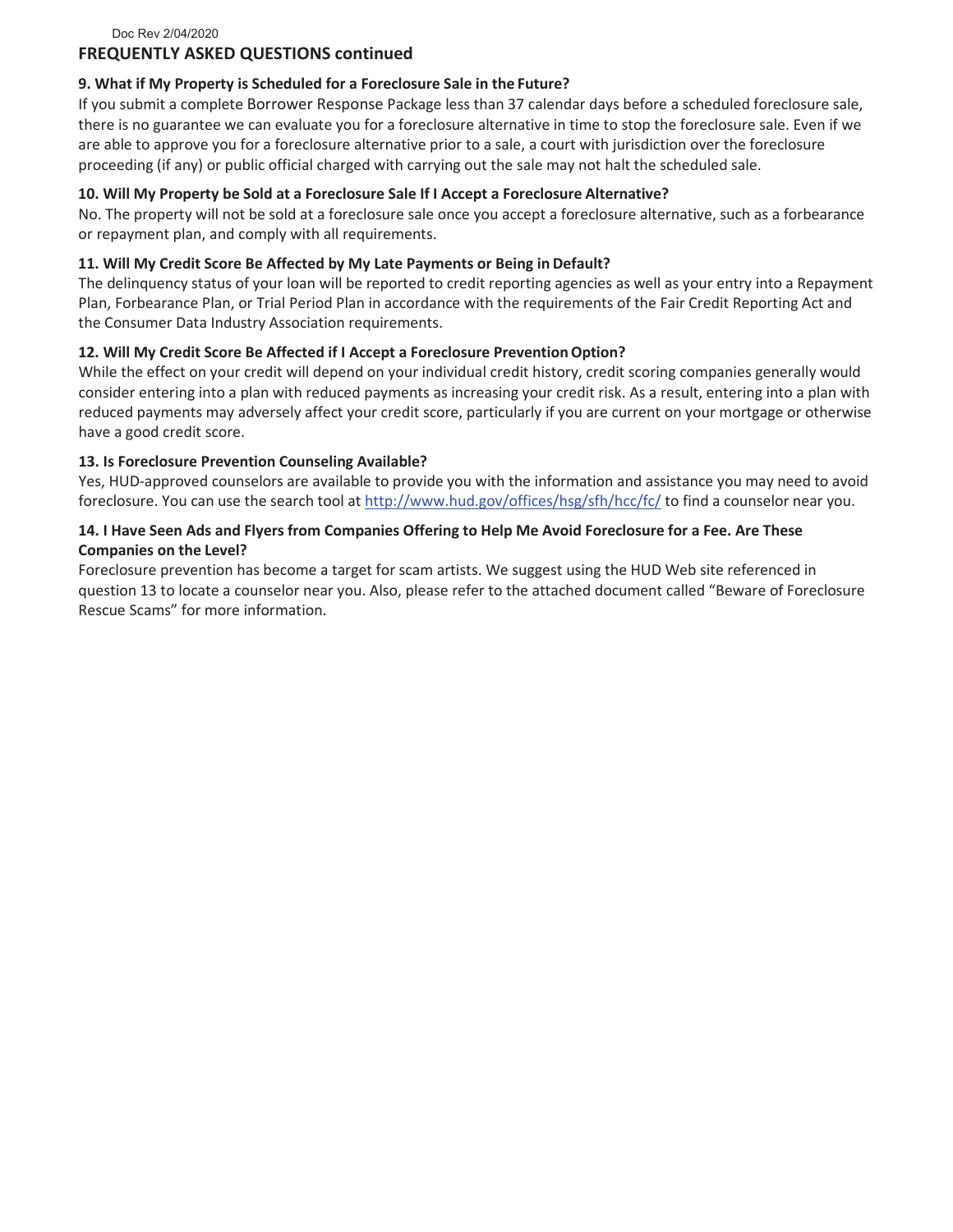## **BEWARE OF FORECLOSURE RESCUE SCAMS — TIPS & WARNING SIGNS For Your Information Only - Do Not Return with Your Borrower Response Package**

Scam artists are stealing millions of dollars from distressed homeowners by promising immediate relief from foreclosure, or demanding cash for counseling services when HUD-approved counseling agencies provide the same services for FREE. If you receive an offer, information or advice that sounds too good to be true, it probably is. Don't let them take advantage of you, your situation, your house or your money. **Remember, help is FREE**.

#### **How to Spot a Scam** – beware of a company or person who:

- Asks for a fee in advance to work with your lender to modify, refinance or reinstate your mortgage.
- Guarantees they can stop a foreclosure or get your loan modified.
- Advises you to stop paying your mortgage company and pay them instead.
- $\blacksquare$  Pressures you to sign over the deed to your home or sign any paperwork that you haven't had a chance to read, and you don't fully understand.
- Claims to offer "government-approved" or "official government" loan modifications.
- Asks you to release personal financial information online or over the phone and you have not been working with this person and/or do not know them.

#### **How to Report a Scam** – do one of the following:

- Go to [www.preventloanscams.org](http://www.preventloanscams.org/) and fill out the Loan Modification Scam Prevention Network's (LMSPN) complaint form online and get more information on how to fight back. Note: you can also fill out this form and send to the fax number/e-mail/address (your choice!) on the back of the form.
- Call 1(888)995-HOPE (4673) and tell the counselor about your situation and that you believe you got scammed or know of a scam.

*The Loan Modification Scam Prevention Network is a national coalition of governmental and private organizations led by Fannie Mae, Freddie Mac, NeighborWorks America™ and the Lawyers' Committee for Civil Rights Under Law.*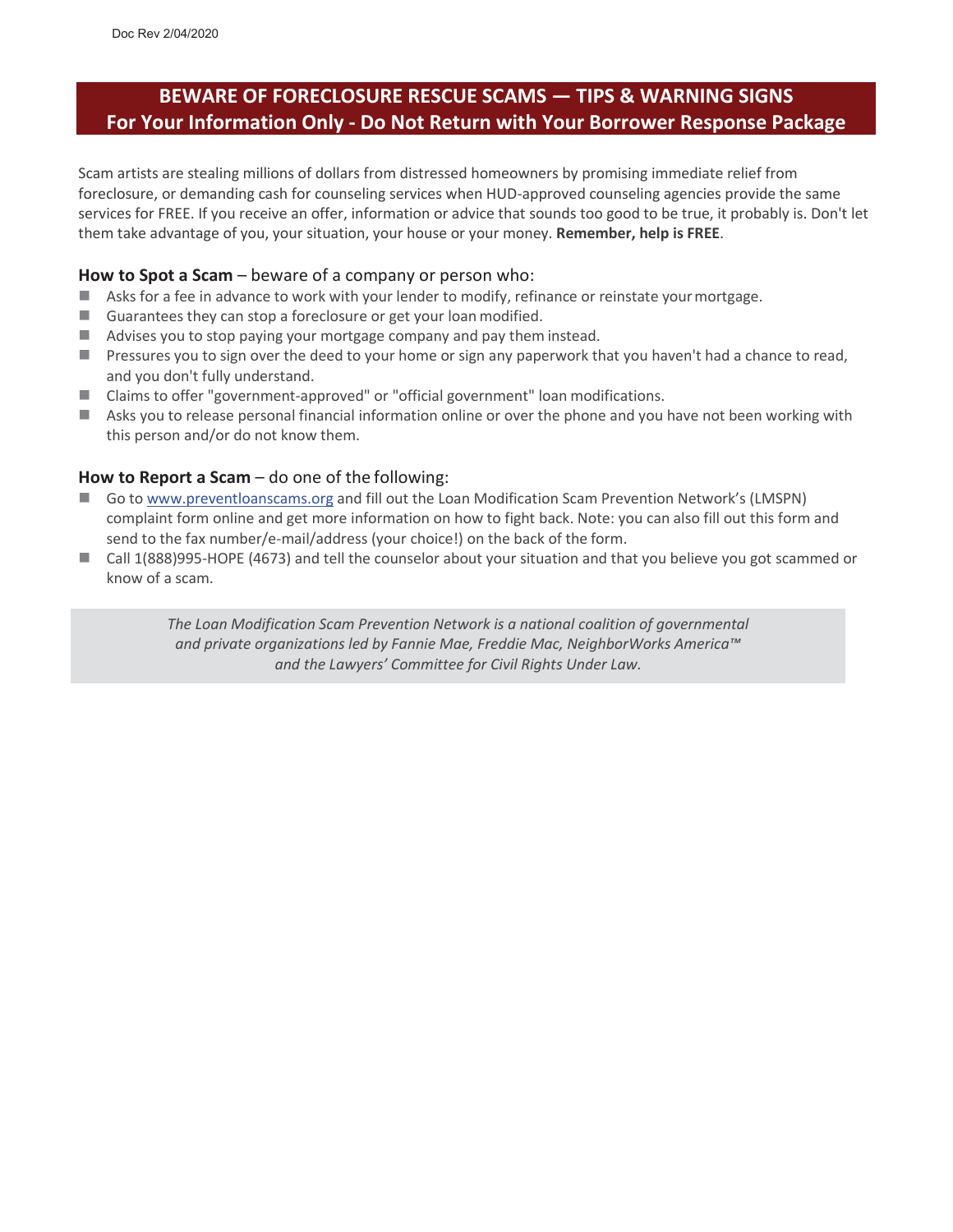#### **UNIFORM BORROWER ASSISTANCE FORM**

If you are experiencing a temporary or long-term hardship and need help, you must complete and submit this form along with other required documentation to be considered for available solutions. On this page, you must disclose information about (1) you and your intentions to either keep or transition out of your home; (2) the property's status; (3) bankruptcy; and (4) your credit counseling agency.

OnPage 2, you must disclose information about your income, expenses, and assets. Page 2 also lists the required income documentation that you must submit in support of your request for assistance. Then on Page 3, you must complete the Hardship Affidavit in which you disclose the nature of your hardship. The Hardship Affidavit informs you of the required documentation that you must submit in support of your hardship claim.

**NOTICE: In addition, when you sign and date this form, you will make important certifications, representations, and agreements, including certifying that all of the information in this Borrower Assistance Form is accurate and truthful and any identified hardship has contributed to your submission of this request for mortgage relief.**

REMINDER: The Borrower Response Package you need to return consists of: (1) this completed, signed and dated Borrower Assistance Form; (2) required income documentation; and (3) required hardship documentation.

| Loan Number Servicer's<br>Name                                                                                                                                                                                                                                                                                                                                                      | (usually found on your monthly mortgage<br>statement)                                                                                                                                                                                       |  |  |  |  |  |
|-------------------------------------------------------------------------------------------------------------------------------------------------------------------------------------------------------------------------------------------------------------------------------------------------------------------------------------------------------------------------------------|---------------------------------------------------------------------------------------------------------------------------------------------------------------------------------------------------------------------------------------------|--|--|--|--|--|
| U<br>Keep the Property<br>I want to:                                                                                                                                                                                                                                                                                                                                                | $\Box$ Vacate the Property<br>$\Box$ Sell the Property<br>□Undecided                                                                                                                                                                        |  |  |  |  |  |
| My Primary Residence<br>□<br>The property is currently:<br>لــا                                                                                                                                                                                                                                                                                                                     | A Second Home<br>□ An Investment Property                                                                                                                                                                                                   |  |  |  |  |  |
| The property is currently: $\Box$ Owner Occupied                                                                                                                                                                                                                                                                                                                                    | $\Box$ Vacant<br>$\Box$ Renter Occupied                                                                                                                                                                                                     |  |  |  |  |  |
| <b>BORROWER</b>                                                                                                                                                                                                                                                                                                                                                                     | <b>CO-BORROWER</b>                                                                                                                                                                                                                          |  |  |  |  |  |
| <b>BORROWER'S NAME</b>                                                                                                                                                                                                                                                                                                                                                              | <b>CO-BORROWER'S NAME</b>                                                                                                                                                                                                                   |  |  |  |  |  |
| <b>SOCIAL SECURITY NUMBER</b><br>DATE OF BIRTH                                                                                                                                                                                                                                                                                                                                      | DATE OF BIRTH<br>SOCIAL SECURITY NUMBER                                                                                                                                                                                                     |  |  |  |  |  |
| HOME PHONE NUMBER WITH AREA CODE                                                                                                                                                                                                                                                                                                                                                    | HOME PHONE NUMBER WITH AREA CODE                                                                                                                                                                                                            |  |  |  |  |  |
| CELL OR WORK NUMBER WITH AREA CODE                                                                                                                                                                                                                                                                                                                                                  | CELL OR WORK NUMBER WITH AREA CODE                                                                                                                                                                                                          |  |  |  |  |  |
| <b>MAILING ADDRESS</b>                                                                                                                                                                                                                                                                                                                                                              |                                                                                                                                                                                                                                             |  |  |  |  |  |
| PROPERTY ADDRESS (IF SAME AS MAILING ADDRESS, JUST WRITE SAME)                                                                                                                                                                                                                                                                                                                      | <b>EMAIL ADDRESS</b>                                                                                                                                                                                                                        |  |  |  |  |  |
| Is the property listed for sale? DYes DNo<br>If yes, what was the listing date?<br>If property has been listed for sale, have you received an offer<br>$\Box$ Yes $\Box$ No<br>on the property?<br>Date of offer:<br>Amount of Offer: \$<br>Agent's Name:<br>Agent's Phone Number:<br>$\sqcup$ Yes<br>For Sale by Owner?<br>_No                                                     | Have you contacted a credit counseling agency for help?<br>$\Box$ Yes<br>$\square$ No<br>If yes, please complete the counselor contact information below:<br>Counselor's Name:<br>Agency's Name:<br>Counselor's Phone Number: New York 1997 |  |  |  |  |  |
| $\Box$ No<br>$\Box$ Yes<br>Do you have condominium or homeowner association (HOA) fees                                                                                                                                                                                                                                                                                              |                                                                                                                                                                                                                                             |  |  |  |  |  |
| Total monthlyamount: \$<br>Name and address that fees are paid to:                                                                                                                                                                                                                                                                                                                  |                                                                                                                                                                                                                                             |  |  |  |  |  |
| Have you filed for bankruptcy? $\Box$ Yes<br>$\square_{\sf No}$<br>$\Box$ Chapter 12<br>□<br>Chapter 13<br>$\Box$ chapter 7<br>Chapter 11<br>If yes:<br>If yes, what is the filing Date: $\frac{1}{1}$ Has your bankruptcy been discharged? $\Box$ Yes<br>$\Box$ No<br>Bankruptcy case number: _______<br>Is any Borrower an active duty service member?<br>$\Box$ Yes<br>$\Box$ No |                                                                                                                                                                                                                                             |  |  |  |  |  |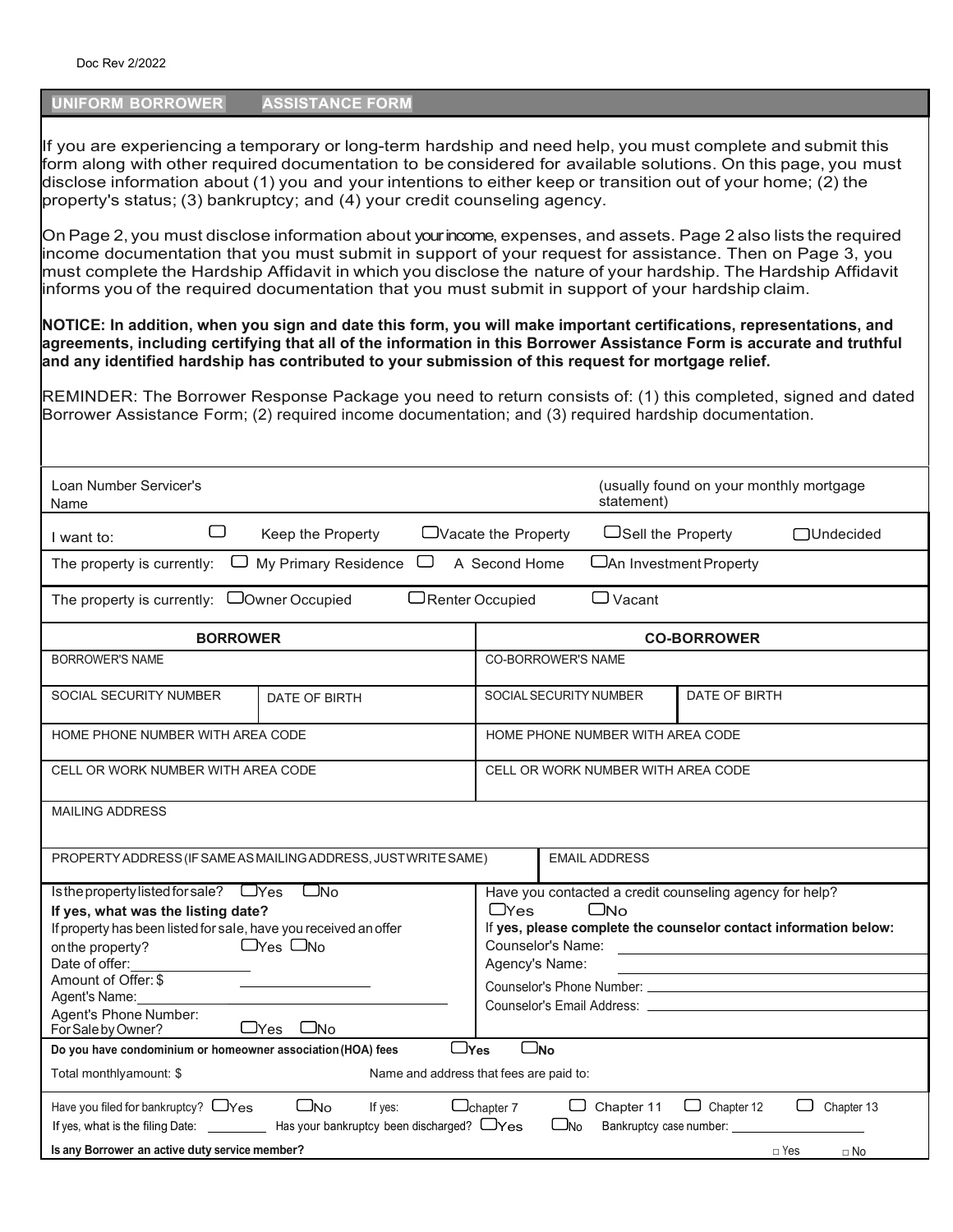Has any Borrower been deployed away from his/her primary residence or received a Permanent Change of Station order?  $\Box$  Yes  $\Box$  No

Is any Borrower the surviving spouse of a deceased service member who was on active duty at the time of death?  $\Box$  Yes  $\Box$  No

| UNIFORM BORROWER ASSISTANCE FORM                                                                                                                                                                                                                                                          |     |                                  |                                                                                 |            |                                                                                                 |                       |                                     |                                                                                                        |
|-------------------------------------------------------------------------------------------------------------------------------------------------------------------------------------------------------------------------------------------------------------------------------------------|-----|----------------------------------|---------------------------------------------------------------------------------|------------|-------------------------------------------------------------------------------------------------|-----------------------|-------------------------------------|--------------------------------------------------------------------------------------------------------|
| <b>Monthly Household Income</b>                                                                                                                                                                                                                                                           |     |                                  | Monthly Household Expenses and Debt<br><b>Payments</b>                          |            | Household Assets (associated with the property<br>and/or borrower(s)excluding retirement funds) |                       |                                     |                                                                                                        |
| Gross wages                                                                                                                                                                                                                                                                               |     |                                  | First Mortgage Payment<br>\$                                                    |            |                                                                                                 | Checking Account(s)   |                                     |                                                                                                        |
| Overtime                                                                                                                                                                                                                                                                                  |     |                                  | Second Mortgage Payment                                                         |            |                                                                                                 | Checking Account(s)   |                                     |                                                                                                        |
|                                                                                                                                                                                                                                                                                           |     |                                  |                                                                                 |            |                                                                                                 |                       |                                     |                                                                                                        |
| Child Support/ Alimony•                                                                                                                                                                                                                                                                   |     |                                  | Homeowner's Insurance                                                           |            |                                                                                                 | Savings/ Money Market |                                     |                                                                                                        |
| Non-taxable social security/SSD I                                                                                                                                                                                                                                                         |     |                                  | <b>Property Taxes</b>                                                           |            | \$                                                                                              | CDs                   |                                     |                                                                                                        |
| Taxable SS benefits or other<br>monthly income from annuities or<br>retirement plans                                                                                                                                                                                                      |     |                                  | Credit Cards/ Installment Loan(s)<br>\$<br>(total minimum payment per<br>month) |            |                                                                                                 | Stocks / Bonds        |                                     |                                                                                                        |
| Tips, commissions, bonus and<br>self- employed income                                                                                                                                                                                                                                     | \$. |                                  | Alimony, child support payments \$                                              |            |                                                                                                 | Other Cash on Hand    |                                     |                                                                                                        |
| <b>Rents Received</b>                                                                                                                                                                                                                                                                     |     |                                  | Car Lease Payments                                                              |            |                                                                                                 |                       | Other Real Estate (estimated value) |                                                                                                        |
| Unemployment Income                                                                                                                                                                                                                                                                       |     |                                  | HOA/Condo Fees/Property Maintenances\$                                          |            |                                                                                                 | Other                 |                                     |                                                                                                        |
| Food Stamps/Welfare                                                                                                                                                                                                                                                                       |     |                                  | Mortgage Payments on other properties                                           |            | l\$                                                                                             |                       |                                     |                                                                                                        |
| Other                                                                                                                                                                                                                                                                                     |     | Other                            |                                                                                 |            |                                                                                                 |                       |                                     |                                                                                                        |
| Total (Gross income)                                                                                                                                                                                                                                                                      |     |                                  | Total Household Expenses and Debt<br>Payments                                   |            | \$                                                                                              | <b>Total Assets</b>   |                                     |                                                                                                        |
| Any other liens (mortgage liens, mechanics liens, tax liens, etc.)                                                                                                                                                                                                                        |     |                                  |                                                                                 |            |                                                                                                 |                       |                                     |                                                                                                        |
| Lien Holder's Name                                                                                                                                                                                                                                                                        |     | <b>Balance and Interest Rate</b> |                                                                                 | oan Number |                                                                                                 |                       | Lien Holder's Phone Number          |                                                                                                        |
|                                                                                                                                                                                                                                                                                           |     |                                  |                                                                                 |            |                                                                                                 |                       |                                     |                                                                                                        |
|                                                                                                                                                                                                                                                                                           |     |                                  |                                                                                 |            |                                                                                                 |                       |                                     |                                                                                                        |
|                                                                                                                                                                                                                                                                                           |     |                                  |                                                                                 |            |                                                                                                 |                       |                                     |                                                                                                        |
|                                                                                                                                                                                                                                                                                           |     |                                  | <b>Required Income Documentation</b>                                            |            |                                                                                                 |                       |                                     |                                                                                                        |
| Do you earn a salary or hourly wage?<br>For each borrower who is a salaried employee                                                                                                                                                                                                      |     |                                  | Are you self-employed?                                                          |            |                                                                                                 |                       |                                     | For each borrower who receives self-employed income, include a complete, signed individual             |
| or paid by the hour, include paystub(s) reflecting the                                                                                                                                                                                                                                    |     |                                  |                                                                                 |            |                                                                                                 |                       |                                     | federal income tax return and, as applicable, the business tax return; AND either the most             |
| most recent 30 days' or four weeks' earnings                                                                                                                                                                                                                                              |     |                                  |                                                                                 |            |                                                                                                 |                       |                                     | recent signed and dated quarterly or year-to-date profit/loss statement that reflects activity for the |
| and documentation reflecting year-to-date earnings,                                                                                                                                                                                                                                       |     |                                  |                                                                                 |            |                                                                                                 |                       |                                     | most recent three months; OR copies of bank statements for the business account for the last two       |
| if not reported on the paystubs {e.g. signed letter or<br>printout from employer).                                                                                                                                                                                                        |     |                                  | months evidencing continuation of business activity.                            |            |                                                                                                 |                       |                                     |                                                                                                        |
| Do you have any additional sources of income? Provide for each borrower as applicable:                                                                                                                                                                                                    |     |                                  |                                                                                 |            |                                                                                                 |                       |                                     |                                                                                                        |
| "Other Earned Income" such as bonuses, commissions, housing allowance, tips, or overtime:                                                                                                                                                                                                 |     |                                  |                                                                                 |            |                                                                                                 |                       |                                     |                                                                                                        |
| Reliable third-party documentation describing the amount and nature of the income (e.g., paystub, employment contract or printouts                                                                                                                                                        |     |                                  |                                                                                 |            |                                                                                                 |                       |                                     |                                                                                                        |
| documenting tip income).                                                                                                                                                                                                                                                                  |     |                                  |                                                                                 |            |                                                                                                 |                       |                                     |                                                                                                        |
| Social Security, disability or death benefits, pension, public assistance, or adoption assistance:                                                                                                                                                                                        |     |                                  |                                                                                 |            |                                                                                                 |                       |                                     |                                                                                                        |
| Documentation showing the amount and frequency of the benefits, such as letters, exhibits, disability policy or benefits statement from the provider, and<br>Documentation showing the receipt of payment, such as copies of the two most recent bank statements showing deposit amounts. |     |                                  |                                                                                 |            |                                                                                                 |                       |                                     |                                                                                                        |
| Rental income:                                                                                                                                                                                                                                                                            |     |                                  |                                                                                 |            |                                                                                                 |                       |                                     |                                                                                                        |
| □ Copy of the most recent filed federal tax return with all schedules, including Schedule E-Supplement Income and Loss or                                                                                                                                                                 |     |                                  |                                                                                 |            |                                                                                                 |                       |                                     |                                                                                                        |
| If rental income is reporting less than a year history, provide a copy of the current lease agreement with either bank statements or cancelled rent الـــا<br>checks demonstrating receipt of rent.                                                                                       |     |                                  |                                                                                 |            |                                                                                                 |                       |                                     |                                                                                                        |
| Investment income:                                                                                                                                                                                                                                                                        |     |                                  |                                                                                 |            |                                                                                                 |                       |                                     |                                                                                                        |
| Copies of the two most recent investment statements or bank statements supporting receipt of this income. Alimony, child support, or                                                                                                                                                      |     |                                  |                                                                                 |            |                                                                                                 |                       |                                     |                                                                                                        |
| separation maintenance payments as qualifying income:"<br>Copy of divorce decree, separation agreement, or other written legal agreement filed with a court, or court decree that states the amount                                                                                       |     |                                  |                                                                                 |            |                                                                                                 |                       |                                     |                                                                                                        |
| of the alimony, child support, or separation maintenance payments and the period of time over which the payments will be received, and                                                                                                                                                    |     |                                  |                                                                                 |            |                                                                                                 |                       |                                     |                                                                                                        |
| Copies of your two most recent bank statements or other third-party documents showing receipt of payment.                                                                                                                                                                                 |     |                                  |                                                                                 |            |                                                                                                 |                       |                                     |                                                                                                        |
| *Notice: Alimony, child support, or separate maintenance Income need not berevealed if youdo not choose to have it considered for repaying this                                                                                                                                           |     |                                  |                                                                                 |            |                                                                                                 |                       |                                     |                                                                                                        |
| loan.                                                                                                                                                                                                                                                                                     |     |                                  |                                                                                 |            |                                                                                                 |                       |                                     |                                                                                                        |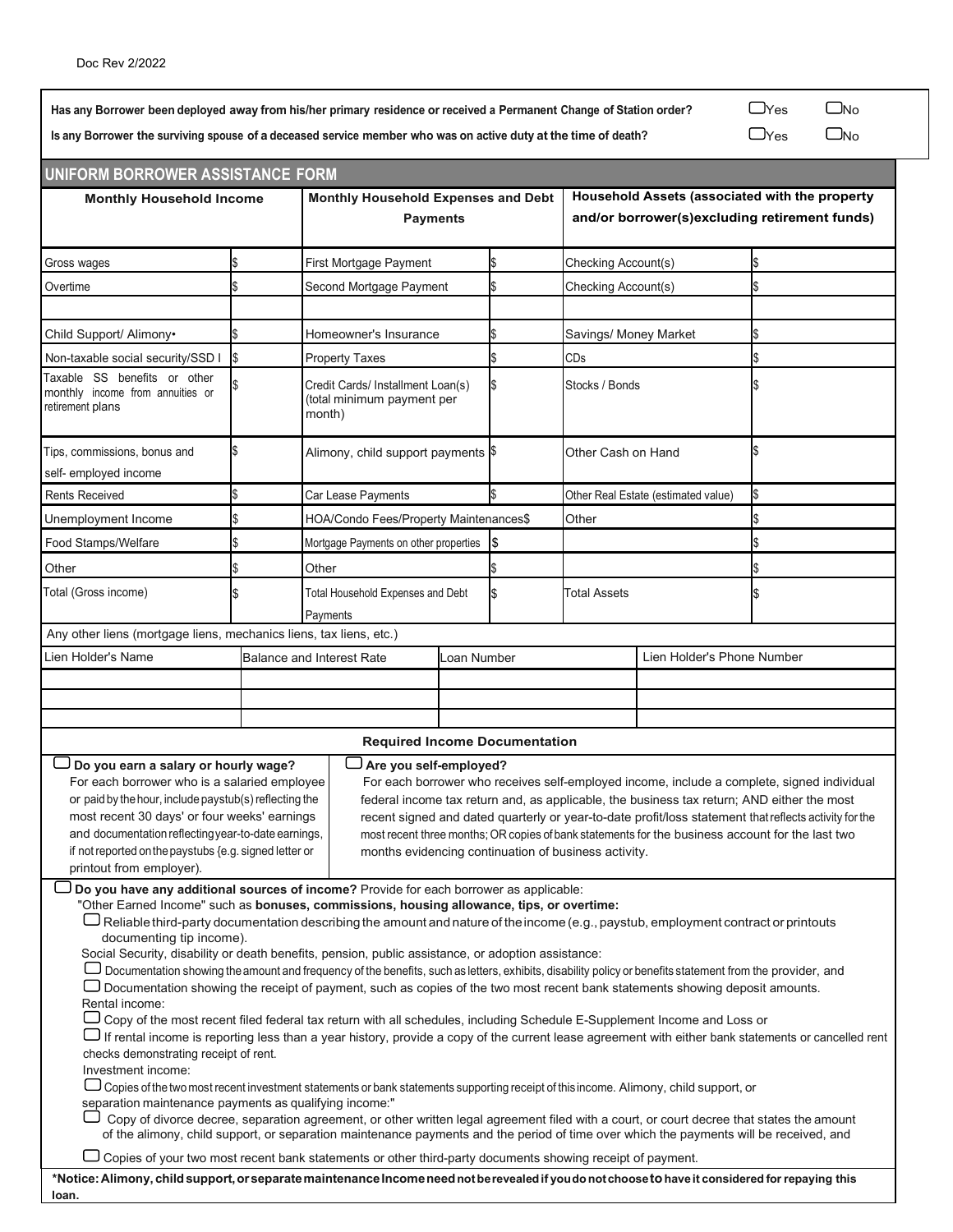| UNIFORM BORROWER ASSISTANCE FORM                                                                                                                                                                                             |                                                                                                                                                                                                                                                                                                                                                                                       |  |  |  |  |  |  |
|------------------------------------------------------------------------------------------------------------------------------------------------------------------------------------------------------------------------------|---------------------------------------------------------------------------------------------------------------------------------------------------------------------------------------------------------------------------------------------------------------------------------------------------------------------------------------------------------------------------------------|--|--|--|--|--|--|
|                                                                                                                                                                                                                              | <b>HARDSHIP AFFIDAVIT</b>                                                                                                                                                                                                                                                                                                                                                             |  |  |  |  |  |  |
| am requesting review of my current financial situation to determine whether I qualify for temporary or permanent mortgage Ioan relief<br>Date Hardship Began is:<br>options.                                                 |                                                                                                                                                                                                                                                                                                                                                                                       |  |  |  |  |  |  |
| believe that my situation is:                                                                                                                                                                                                |                                                                                                                                                                                                                                                                                                                                                                                       |  |  |  |  |  |  |
| <sup>]</sup> Short-term (under6months)                                                                                                                                                                                       | Medium-term (6-12 months)<br>–Long-term or Permanent Hardship (greater than 12 months)                                                                                                                                                                                                                                                                                                |  |  |  |  |  |  |
|                                                                                                                                                                                                                              | Please check the primary reason and submit required documentation demonstrating your primary hardship}                                                                                                                                                                                                                                                                                |  |  |  |  |  |  |
|                                                                                                                                                                                                                              | Then the Required Hardship Documentation is:                                                                                                                                                                                                                                                                                                                                          |  |  |  |  |  |  |
| Unemployment                                                                                                                                                                                                                 | No hardship documentation required                                                                                                                                                                                                                                                                                                                                                    |  |  |  |  |  |  |
| Reduction in Income: a hardship that has<br>caused a decrease in your income due to<br>circumstances outside your control (e.g.,<br>elimination of overtime, reduction in regular<br>working hours, a reduction in base pay) | No hardship documentation required                                                                                                                                                                                                                                                                                                                                                    |  |  |  |  |  |  |
| Increase in Housing Expenses: a hardship<br>that has caused an increase in your housing<br>expenses due to circumstances outside your<br>control                                                                             | No hardship documentation required                                                                                                                                                                                                                                                                                                                                                    |  |  |  |  |  |  |
| Divorce or legal separation; Separation of<br>Borrowers unrelated by marriage, civil union<br>or similar domestic partnership under<br>applicable law                                                                        | Divorce decree signed by the court; OR<br>Separation agreement signed by the court; OR<br>Current credit report evidencing divorce, separation, or non-occupying borrower has a<br>different address; OR<br>Recorded quitclaim deed evidencing that the non-occupying Borrower or co- Borrower<br>has relinquished all rights to the property                                         |  |  |  |  |  |  |
| Death of a borrower or death of either the<br>primary or secondary wage earner in the<br>household                                                                                                                           | Death certificate; OR<br>Obituary or newspaper article reporting the death                                                                                                                                                                                                                                                                                                            |  |  |  |  |  |  |
| Long-term or permanent disability; Serious<br>illness of a borrower/co-borrower or<br>dependent family member                                                                                                                | Proof of monthly insurance benefits or government assistance (if applicable); OR<br>Written statement or other documentation verifying disability or illness; OR<br>Doctor's certificate of illness or disability; OR Medical bills                                                                                                                                                   |  |  |  |  |  |  |
|                                                                                                                                                                                                                              | None of the above shall require providing detailed medical information.                                                                                                                                                                                                                                                                                                               |  |  |  |  |  |  |
| Disaster (natural or man-made) adversely<br>impacting the property or Borrower's place<br>of employment                                                                                                                      | Insurance claim; OR<br>Federal Emergency Management Agency grant or Small Business Administration<br>loan; OR<br>Borrower or Employer property located in a federally declared disaster area                                                                                                                                                                                          |  |  |  |  |  |  |
| Distant employment transfer/ Relocation                                                                                                                                                                                      | For active duty service members: Notice of Permanent Change of Station (PCS) or<br>actual PCS orders.                                                                                                                                                                                                                                                                                 |  |  |  |  |  |  |
|                                                                                                                                                                                                                              | For employment transfers/new employment:<br>Copy of signed offer letter or notice from employer showing transfer to a new<br>employment location; OR<br>Paystub from new employer                                                                                                                                                                                                     |  |  |  |  |  |  |
|                                                                                                                                                                                                                              | In addition to the above, documentation that reflects the amount of any relocation<br>assistance provided, if applicable (not required for those with PCS orders).                                                                                                                                                                                                                    |  |  |  |  |  |  |
| <b>Business Failure</b>                                                                                                                                                                                                      | Tax return from the previous year (including all schedules) AND<br>Proof of business failure supported by one ofthe following:<br>Bankruptcy filing for the business; OR<br>$\Box$ Two months recent bank statements for the business account evidencing<br>cessation of business activity; OR<br>Most recent signed and dated quarterly or year-to-date profit and loss<br>statement |  |  |  |  |  |  |
| Other: a hardship that is not covered above                                                                                                                                                                                  | Written explanation describing the details of the hardship and relevant<br>documentation                                                                                                                                                                                                                                                                                              |  |  |  |  |  |  |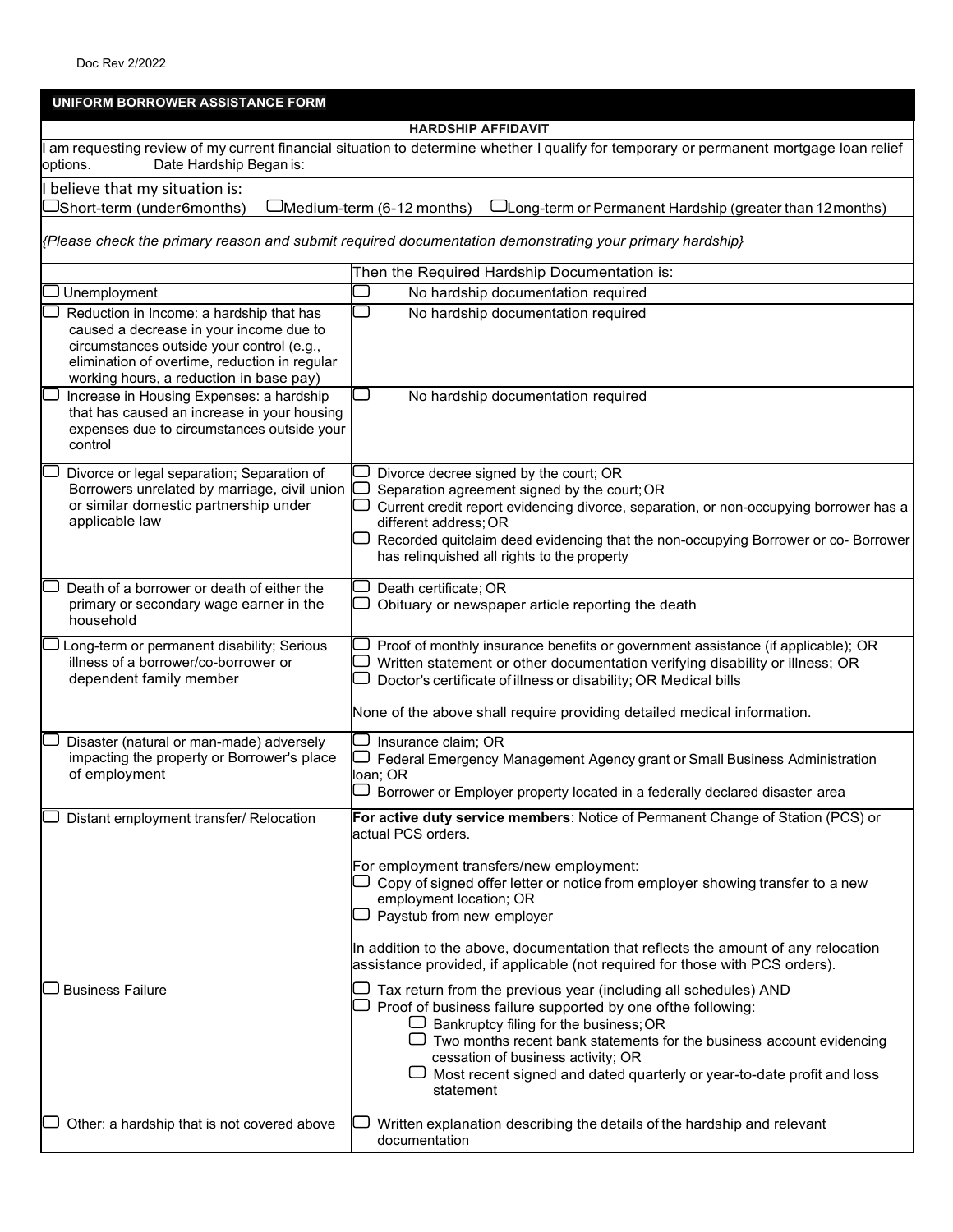#### **Borrower/Co-Borrower Acknowledgement and Agreement**

I certify, acknowledge, and agree to the following:

- 1. All the information in this Borrower Assistance Form is truthful and the hardship that I have identified contributed to my need for mortgage relief.
- 2. The accuracy of my statements may be reviewed by the Servicer, owner or guarantor of my mortgage, their agent(s), or an authorized third party\*, and I may be required to provide additional supporting documentation. I will provide all requested documents and will respond timely to all Servicer, or authorized third party\*, communications.
- 3. Knowingly submitting false information may violate Federal and other applicable law.
- 4. If I have intentionally defaulted on my existing mortgage, engaged in fraud or misrepresented any fact(s) in connection with this request for mortgage relief or if I do not provide all required documentation, the Servicer may cancel any mortgage relief granted and may pursue foreclosure on my home and/or pursue any available legal remedies.
- 5. TheServicer is not obligated to offer me assistance based solely on therepresentations in this document or other documentation submitted in connection with my request.
- 6. I may be eligible for a trial period plan, repayment plan, or forbearance plan. If I am eligible for one of these plans, I agree that:
	- a. All the terms of this Acknowledgment and Agreement are incorporated into such plan by reference as if set forth in such plan infull.
	- b. My first timely payment under the plan will serve as acceptance of the terms set forth in the notice of the plan sent by theServicer.
	- c. The Servicer's acceptance of any payments under the plan will not be a waiver of any acceleration of my loan or foreclosure action that has occurred and will not cure my default unless such payments are sufficient to completely cure my entire default under myloan.
	- d. Payments due under a trial period plan for a modification will contain escrow amounts. If I was not previously required to pay escrow amounts, and my trial period plan contains escrow amounts, I agree to the establishment of an escrow account and agree that any prior waiver is revoked. Payments due under a repayment plan or forbearance plan may or may not contain escrow amounts. If I was not previously required to pay escrow amounts and my repayment plan or forbearance plan contains escrow amounts, I agree to the establishment of an escrow account and agree that any prior escrow waiver is revoked.
- 7. A condemnation notice has not been issued for theproperty.
- 8. The Servicer or authorized third party\* will obtain a current credit report on all borrowers obligated on the Note.
- 9. The Servicer or authorized third party\* will collect and record personal information that I submit in this Borrower Response Package and during the evaluation process. This personal information may include but is not limited to: (a) my name, address, telephone number, (b) my social security number, (c) my credit score, (d) my income, and (e) my payment history and information about my account balances and activity. I understand and consent to the Servicer or authorized third party\*, as well as any investor or guarantor (such as Fannie Mae or Freddie Mac), disclosing my personal information and the terms of any relief or foreclosure alternative that I receive to the following:
	- a. Any investor, insurer, guarantor, or servicer that owns, insures, guarantees, or services my first lien or subordinate lien (if applicable) mortgage loan(s) or any companies that perform support services to them; and
	- b. The U.S. Department of Treasury, Fannie Mae and Freddie Mac, in conjunction with their responsibilitiesunder the Making Home Affordable program, or any companies that perform support services to them.
- 10. I consent to being contacted concerning this request for mortgage assistance at any telephone number, including mobile telephone number, or email address I have provided to the Lender/Servicer/ or authorized third party\*. By checking this box, I also consent to being contacted by  $\Box$  text messaging.

| Borrower Sianature | Date | Co-Borrower Signature | Date |  |
|--------------------|------|-----------------------|------|--|
|                    |      |                       |      |  |

\*An authorized third party may include, but is not limited to, a counseling agency, Housing Finance Agency (HFA) or other similar entity that is assisting me in obtaining a foreclosure prevention alternative.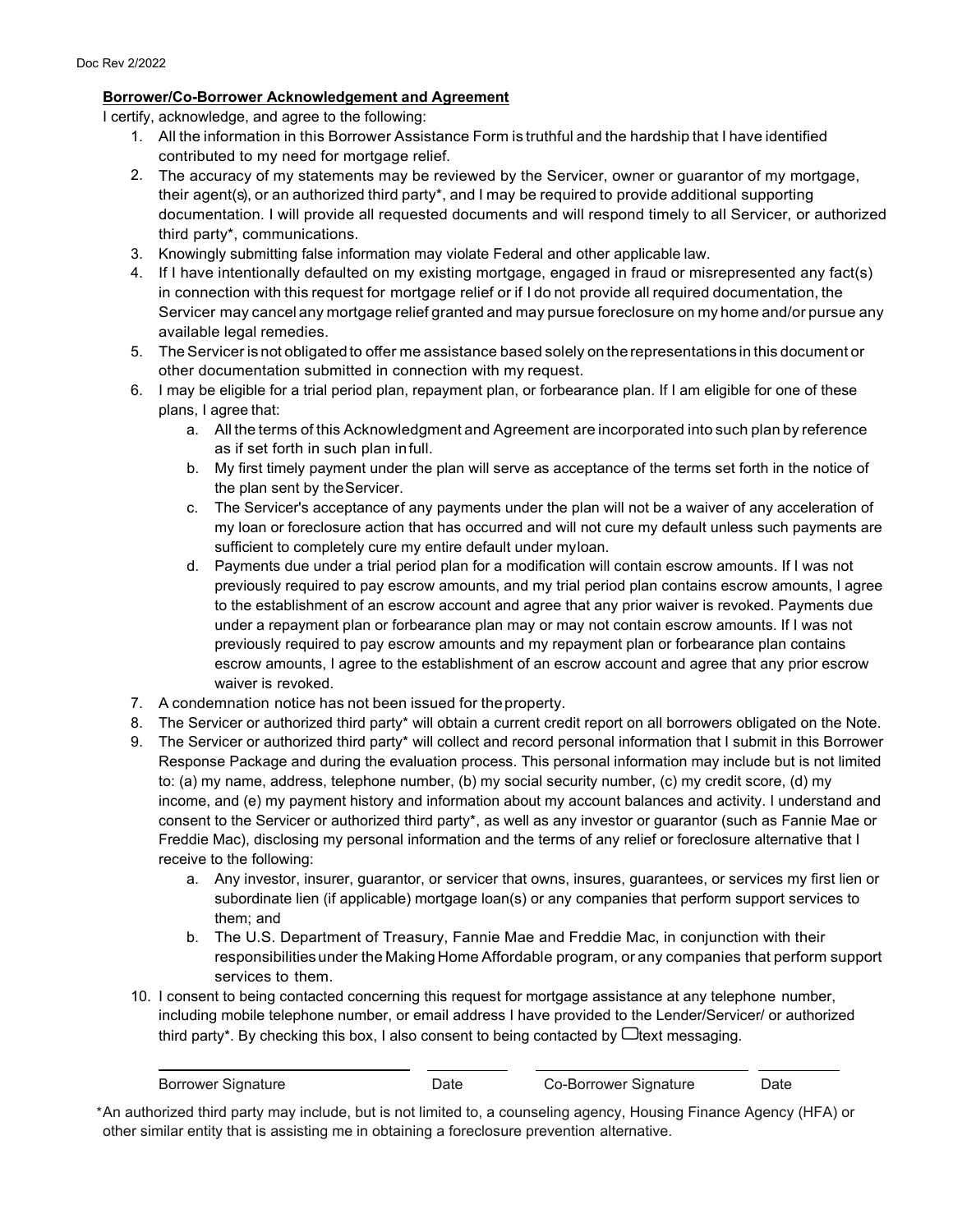| Doc Rev 2/2022                                                                                                                                                                                                                                                                                                                                                                                                                              |                                                                              |                                   |                                   |                                        |  |  |
|---------------------------------------------------------------------------------------------------------------------------------------------------------------------------------------------------------------------------------------------------------------------------------------------------------------------------------------------------------------------------------------------------------------------------------------------|------------------------------------------------------------------------------|-----------------------------------|-----------------------------------|----------------------------------------|--|--|
|                                                                                                                                                                                                                                                                                                                                                                                                                                             | <b>APPLICATION FORM FOR HOMESAVER SOLUTIONS PLEASE COMPLETE ALL SECTIONS</b> |                                   |                                   |                                        |  |  |
| Important - You will need to include ALL the following documents:<br>• Income and asset documentation - please see page 2 for a checklist<br>• Any information regarding second mortgages or additional liens<br>• Your written explanation regarding the reasons for the delinquency. Please attach additional pages if necessary<br>• If the house is listed for sale, provide the listing agreement and the realtor's marketing analysis |                                                                              |                                   |                                   |                                        |  |  |
|                                                                                                                                                                                                                                                                                                                                                                                                                                             | Please fill out the following information to the best of your ability.       |                                   |                                   |                                        |  |  |
| Your Name(s):                                                                                                                                                                                                                                                                                                                                                                                                                               |                                                                              |                                   | Loan No.                          |                                        |  |  |
| Home Phone:                                                                                                                                                                                                                                                                                                                                                                                                                                 |                                                                              | Email address:                    |                                   |                                        |  |  |
| Work Phone:                                                                                                                                                                                                                                                                                                                                                                                                                                 |                                                                              | Subject property address:         |                                   |                                        |  |  |
| <b>CATEGORY</b>                                                                                                                                                                                                                                                                                                                                                                                                                             | <b>DESCRIPTION</b>                                                           | <b>MONTHLY</b><br><b>PAYMENTS</b> | <b>CURRENT</b><br><b>BALANCES</b> | <b>DELINQUENT</b><br><b>Y=YES N=NO</b> |  |  |
|                                                                                                                                                                                                                                                                                                                                                                                                                                             | Huntington Mortgage                                                          |                                   |                                   |                                        |  |  |
| <b>MORTGAGES</b>                                                                                                                                                                                                                                                                                                                                                                                                                            | Second Mortgage                                                              |                                   |                                   |                                        |  |  |
|                                                                                                                                                                                                                                                                                                                                                                                                                                             | Condo Dues                                                                   |                                   |                                   |                                        |  |  |
|                                                                                                                                                                                                                                                                                                                                                                                                                                             | <b>Other Mortgages</b>                                                       |                                   |                                   |                                        |  |  |
| <b>CHILD CARE</b>                                                                                                                                                                                                                                                                                                                                                                                                                           | Day Care Costs                                                               |                                   |                                   |                                        |  |  |
|                                                                                                                                                                                                                                                                                                                                                                                                                                             | Home Phone, Cell Phone, Etc.                                                 |                                   |                                   |                                        |  |  |
| <b>ALL UTILITIES</b>                                                                                                                                                                                                                                                                                                                                                                                                                        | Gas Bill                                                                     |                                   |                                   |                                        |  |  |
|                                                                                                                                                                                                                                                                                                                                                                                                                                             | Electric Bill                                                                |                                   |                                   |                                        |  |  |
|                                                                                                                                                                                                                                                                                                                                                                                                                                             | Water Bill (monthly amount)                                                  |                                   |                                   |                                        |  |  |

|                                                 | Electric Bill               |  |  |
|-------------------------------------------------|-----------------------------|--|--|
|                                                 | Water Bill (monthly amount) |  |  |
|                                                 | Cable Bill                  |  |  |
|                                                 | Internet Bill               |  |  |
| <b>AUTO EXPENSES</b>                            | Fuel-Gasoline               |  |  |
|                                                 | Maintenance                 |  |  |
|                                                 | Car Insurance               |  |  |
|                                                 | Parking                     |  |  |
| <b>AUTO</b>                                     | Car Payment                 |  |  |
| <b>LOANS</b>                                    | Car Payment                 |  |  |
|                                                 | Car Payment                 |  |  |
|                                                 |                             |  |  |
| ALL CREDIT CARDS PLUS<br><b>FINANCE COMPANY</b> |                             |  |  |
| <b>PAYMENTS PLUS</b><br><b>FINANCE CO.</b>      |                             |  |  |
| <b>AND STUDENT</b><br><b>LOAN</b>               |                             |  |  |
| <b>PAYMENTS</b>                                 |                             |  |  |
|                                                 |                             |  |  |
|                                                 |                             |  |  |
|                                                 |                             |  |  |
|                                                 |                             |  |  |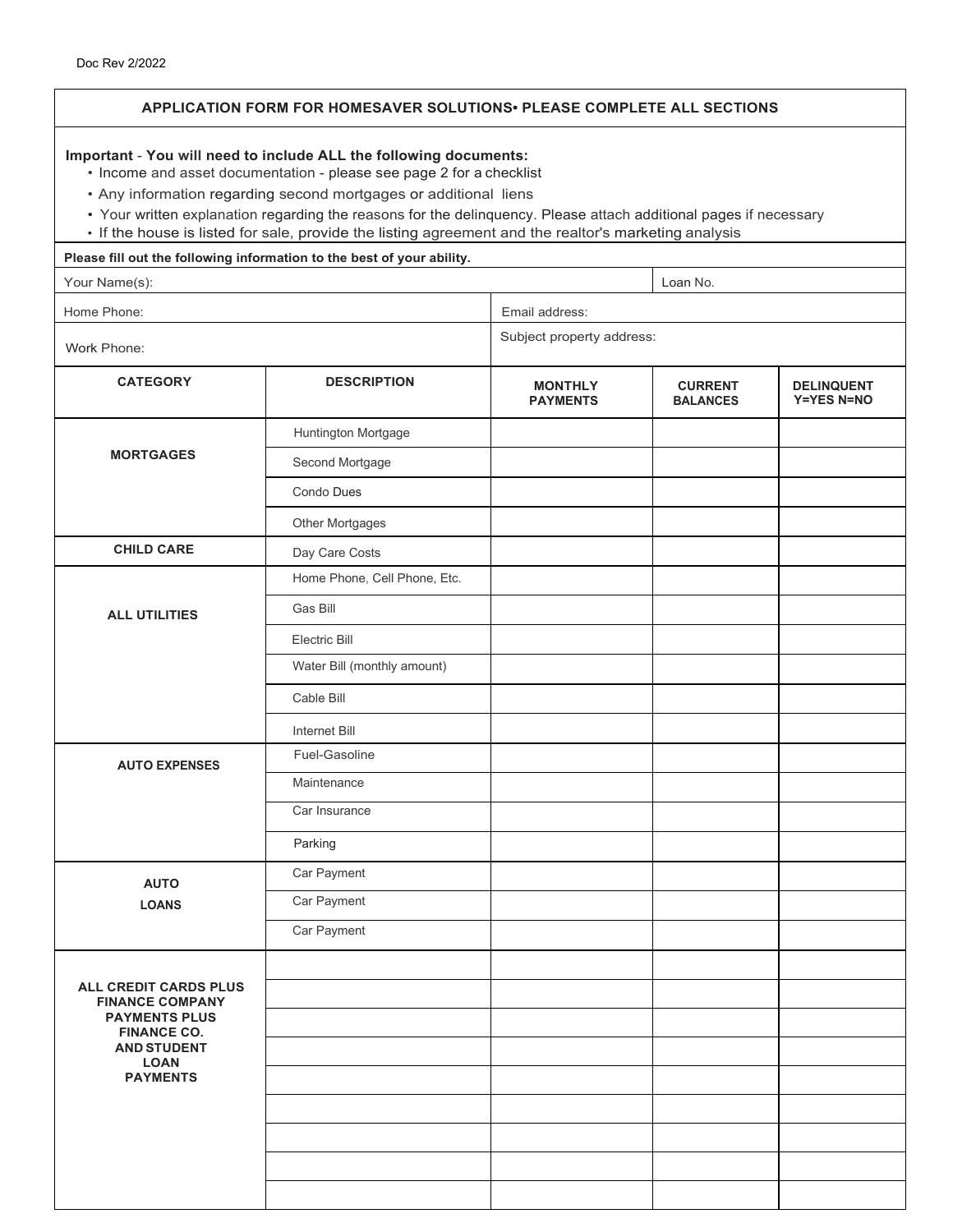| <b>CATEGORY</b>                                                                                                         | <b>DESCRIPTION</b>                     | <b>MONTHLY PAYMENTS</b> | <b>CURRENT</b><br><b>BALANCES</b> | <b>DELINQUENT</b><br><b>Y=YES N=NO</b> |  |  |
|-------------------------------------------------------------------------------------------------------------------------|----------------------------------------|-------------------------|-----------------------------------|----------------------------------------|--|--|
| <b>OTHER</b>                                                                                                            | Food, Groceries, Lunches,<br>Etc.      |                         |                                   |                                        |  |  |
| *If you are paying                                                                                                      | <b>Private School Costs</b>            |                         |                                   |                                        |  |  |
| real estate taxes                                                                                                       | Medical Bills You Pay                  |                         |                                   |                                        |  |  |
| and/or homeowner's<br>insurance on your                                                                                 | Prescriptions You Pay                  |                         |                                   |                                        |  |  |
| own, please provide<br>us with copies of                                                                                | Life Insurance Premiums                |                         |                                   |                                        |  |  |
| your most recent                                                                                                        | <b>Medical Premiums You Pay</b>        |                         |                                   |                                        |  |  |
| tax bill and/or<br>homeowner's                                                                                          | <b>Rents Paid</b>                      |                         |                                   |                                        |  |  |
| insurance<br>declaration page.                                                                                          | Club Dues - Gym, Etc.                  |                         |                                   |                                        |  |  |
|                                                                                                                         | <b>Charitable Donations</b>            |                         |                                   |                                        |  |  |
|                                                                                                                         | Cash for the Month                     |                         |                                   |                                        |  |  |
|                                                                                                                         | Dry Cleaning and<br><b>Uniforms</b>    |                         |                                   |                                        |  |  |
|                                                                                                                         | *Real Estate<br>Taxes/Homeowner's Ins. |                         |                                   |                                        |  |  |
|                                                                                                                         | Other                                  |                         |                                   |                                        |  |  |
|                                                                                                                         | Alimony                                |                         | Expiration<br>Date:               |                                        |  |  |
|                                                                                                                         | <b>Child Support</b>                   |                         | Expiration<br>Date:               |                                        |  |  |
| <b>Total Number of People at This</b><br><b>Address</b>                                                                 |                                        |                         |                                   |                                        |  |  |
| <b>Total Monthly Expenses</b>                                                                                           |                                        |                         |                                   |                                        |  |  |
| <b>Total Net Monthly Income</b>                                                                                         |                                        |                         |                                   |                                        |  |  |
| <b>Total Amount Available Now</b>                                                                                       |                                        |                         |                                   |                                        |  |  |
| <b>Toward Past Due Payments</b>                                                                                         |                                        |                         |                                   |                                        |  |  |
| Please provide detailed reasons why your loan payments have fallen behind. Please attach additional pages if necessary. |                                        |                         |                                   |                                        |  |  |
|                                                                                                                         |                                        |                         |                                   |                                        |  |  |
|                                                                                                                         |                                        |                         |                                   |                                        |  |  |
|                                                                                                                         |                                        |                         |                                   |                                        |  |  |
| Please sign and date, verifying that the information is true and correct.                                               |                                        |                         |                                   |                                        |  |  |
| Signature                                                                                                               |                                        |                         |                                   | Date                                   |  |  |

Return this completed form to: Mail to: **HUNTINGTON HOME SAVERS 5555 Cleveland Ave.** - **GW2W22, Columbus, OH 43231**

Email: **[Northland.Support@huntington.com](mailto:homesavers@huntington.com)** Fax: **1-877-692-5379** Toll-Free: **1-800-323-9865**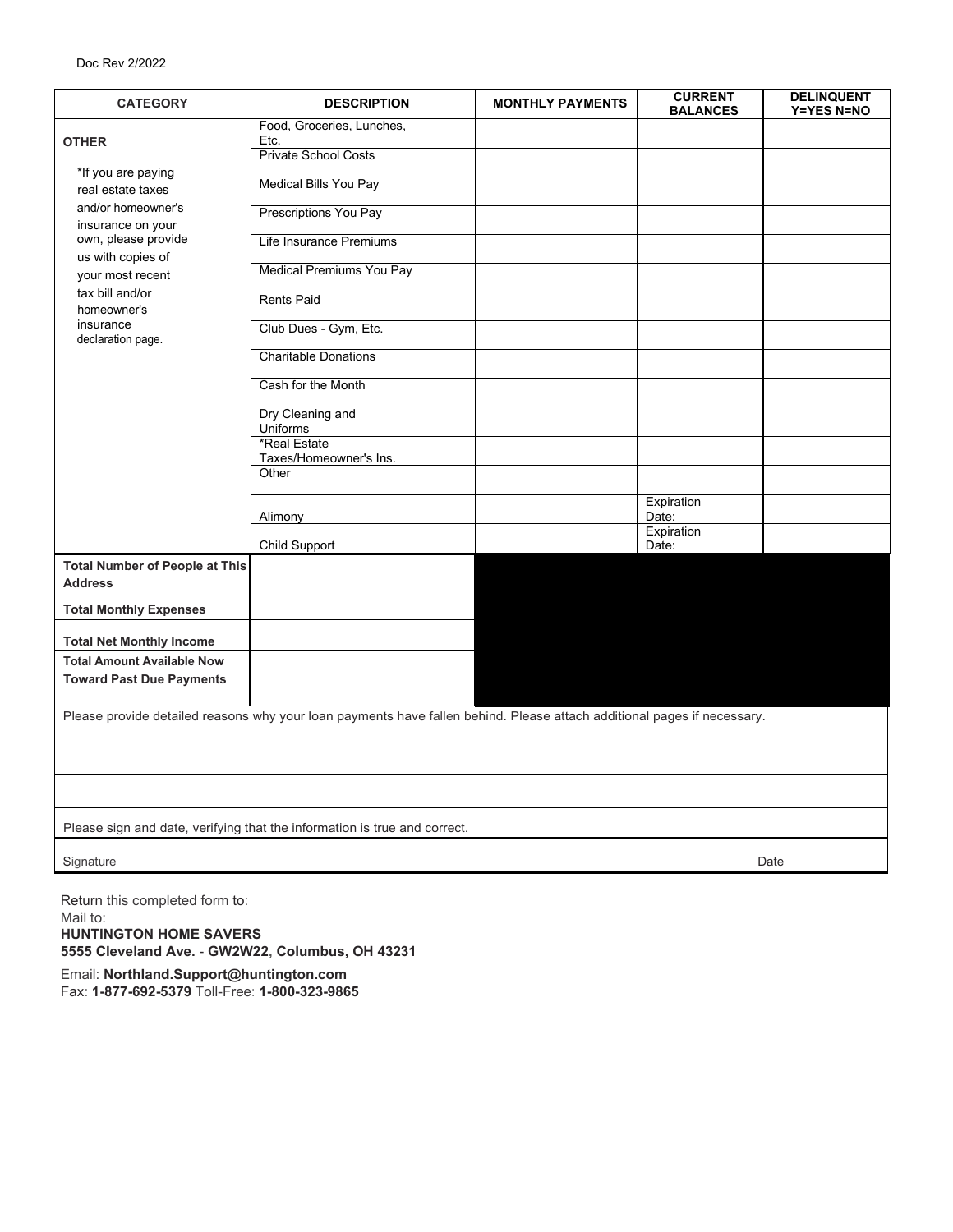< Page Left Intentionally Blank>